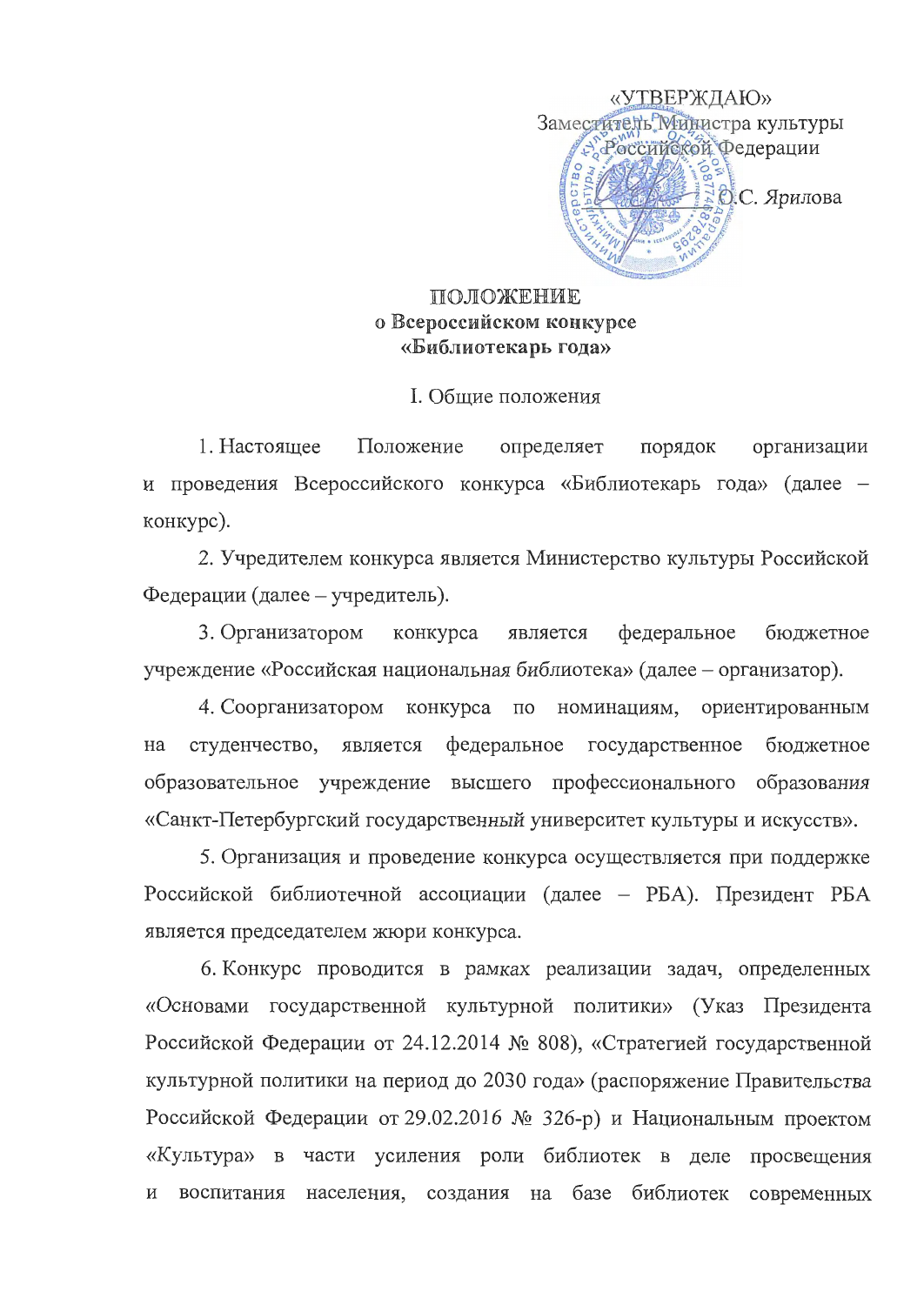библиотеки культурно-просветительских центров, развития как общественного института распространения книги и приобщения к чтению.

7. Конкурс направлен на сохранение высоких стандартов деятельности библиотечной отрасли, выявление лидеров профессионального мастерства, поощрение молодых специалистов, повышение имиджа профессии среди молодежи, продвижение социально значимых библиотечно-информационных проектов, обмен опытом и широкое внедрение новаций в библиотечное обслуживание населения страны.

8. Конкурс проводится ежегодно по двум направлениям, среди следующих категорий (далее - участники конкурса):

- работники общедоступных библиотек России (далее - работники библиотек). Стаж работы участника конкурса в библиотеке на момент проведения Конкурса должен составлять не менее двух лет;

- студенты очной формы обучения по основным образовательным программам высшего образования (направления подготовки бакалавриата и магистратуры «Библиотечно-информационная деятельность») и среднего профессионального образования (специальность «Библиотековедение»).

9. Объявление  $\overline{O}$ конкурсе размещается  $\overline{B}$ информационнотелекоммуникационной сети Интернет на официальных сайтах учредителя (culture.gov.ru), организатора (www.nlr.ru), соорганизатора (www.spbgik.ru) и PБА (www.rba.ru).

II. Номинации конкурса

 $10. \overline{u}$ ля работников библиотек конкурс проводится  $\Pi$ O двум номинациям:

- «Библиотекарь года» (основная номинация);

- «Лучший молодой библиотекарь года» (дополнительная номинация для специалистов в возрасте до 30 лет).

11. Для студентов конкурс проводится по следующим номинациям: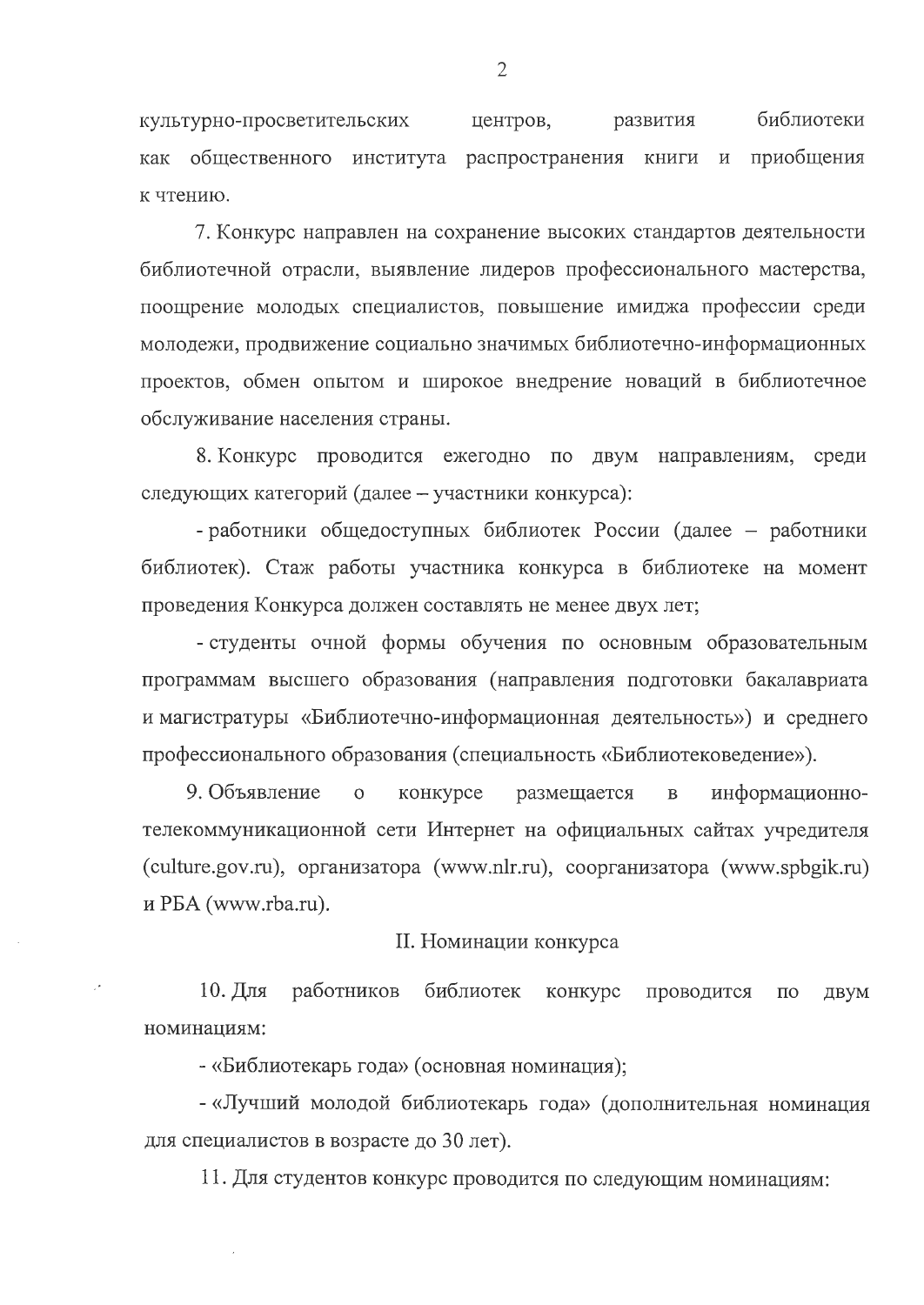- «Библиотека будущего – взгляд молодых» (для обучающихся по программам высшего образования);

- «Мой выбор - библиотека!» (для обучающихся по программам среднего профессионального образования).

III. Условия проведения конкурса

III.I. Для работников библиотек

12. Кандидаты на данную номинацию выдвигаются библиотеками, общественно-профессиональными библиотечных объединениями работников. Выдвижение  $\mathbf{B}$ число участников конкурса кандидатур директоров библиотек осуществляется органами исполнительной власти, являющимися учредителями данных библиотек. От библиотеки на конкурс может выдвигаться не более одной кандидатуры.

Обязательным требованием  $\overline{\mathbf{K}}$ номинантам является наличие профессиональных достижений в одной областях: ИЛИ нескольких повышения качества библиотечных услуг, привлечения новых читателей, формирования  $\overline{M}$ продвижения библиотечных фондов, обеспечения их сохранности, повышения доступности информации, осуществления культурно-просветительской деятельности, создания коллекций, историческое, информационных имеющих ресурсов, краеведческое, социальное значение, развития проектной деятельности, формирования позитивного имиджа библиотеки и др. Номинанты в возрасте до 30 лет выбор право самостоятельный номинации имеют на (основная или дополнительная), сделав соответствующее уточнение в заявке.

13. Прием заявок на участие в конкурсе осуществляется ежегодно с апреля по июнь конкурсного года.

14. Заявка на участие направляется претендентом в адрес организатора в электронном виде. Контактные данные (адрес электронной почты

3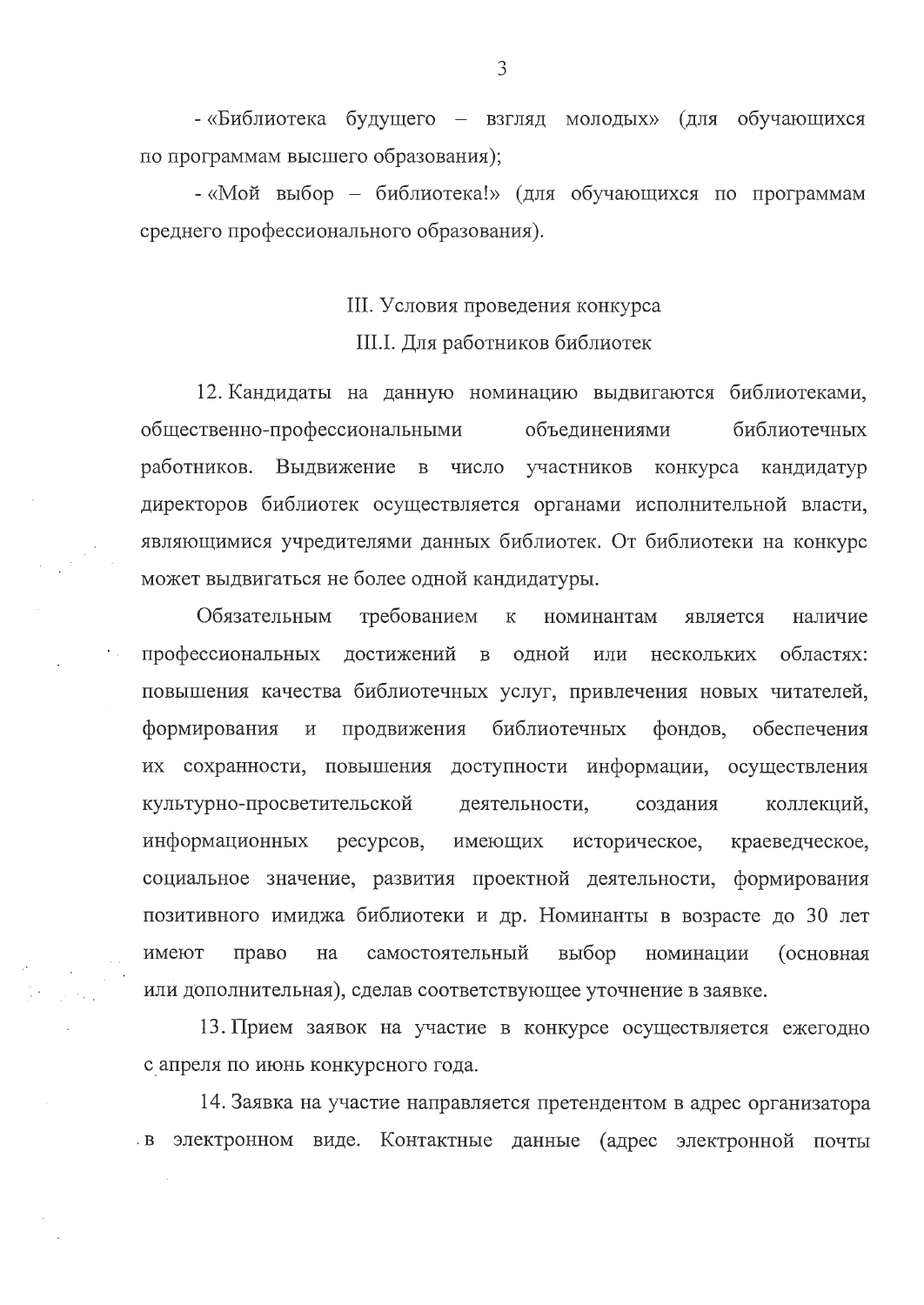и контактные лица) указываются на специальной странице конкурса на сайте организатора.

15. Заявка должна содержать следующие документы:

- решение руководителя библиотеки о выдвижении номинанта на конкурс с перечислением ключевых профессиональных достижений за два года (текущий и год, предшествующий конкурсному), оформленное на официальном бланке учреждения, подписанное директором библиотеки и заверенное печатью (в формате .pdf/.jpeg).

В случае выдвижения в качестве номинанта директора библиотеки предоставляется соответствующее решение от имени учредителя библиотеки;

- справку о библиотеке, в которой работает номинант (в формате .doc/.docx, рекомендуемый объем - не более 3 стр.), содержащую основные сведения об учреждении, статистические данные, отражающие основные направления деятельности (в динамике за последние 3 года), включая сведения о количестве зарегистрированных пользователей, реализуемых проектах, инновационных, экспериментальных программах, методических разработках, творческих  $\mathbf{M}$ просветительских мероприятиях, в которых номинант принимал участие (конкурсы, выставки, фестивали регионального, федерального, международного уровней,  $\phi$  opmax взаимодействия библиотеки с учреждениями культуры региона, других регионов Российской Федерации и зарубежья (при наличии);

- краткую профессиональную биографию номинанта (в формате .doc/.docx, шрифт Times New Roman, кегль 12, междустрочный интервал одинарный) с указанием полностью фамилии, имени, отчества (при наличии), даты рождения, контактных телефонов и адреса электронной почты (рекомендуемый объем  $-1-1,5$  страницы);

- видеовизитку участника (продолжительностью 1-3 мин., в форме ссылки для доступа к видеофайлу, загруженному на общедоступное сетевое хранилище данных);

 $\overline{4}$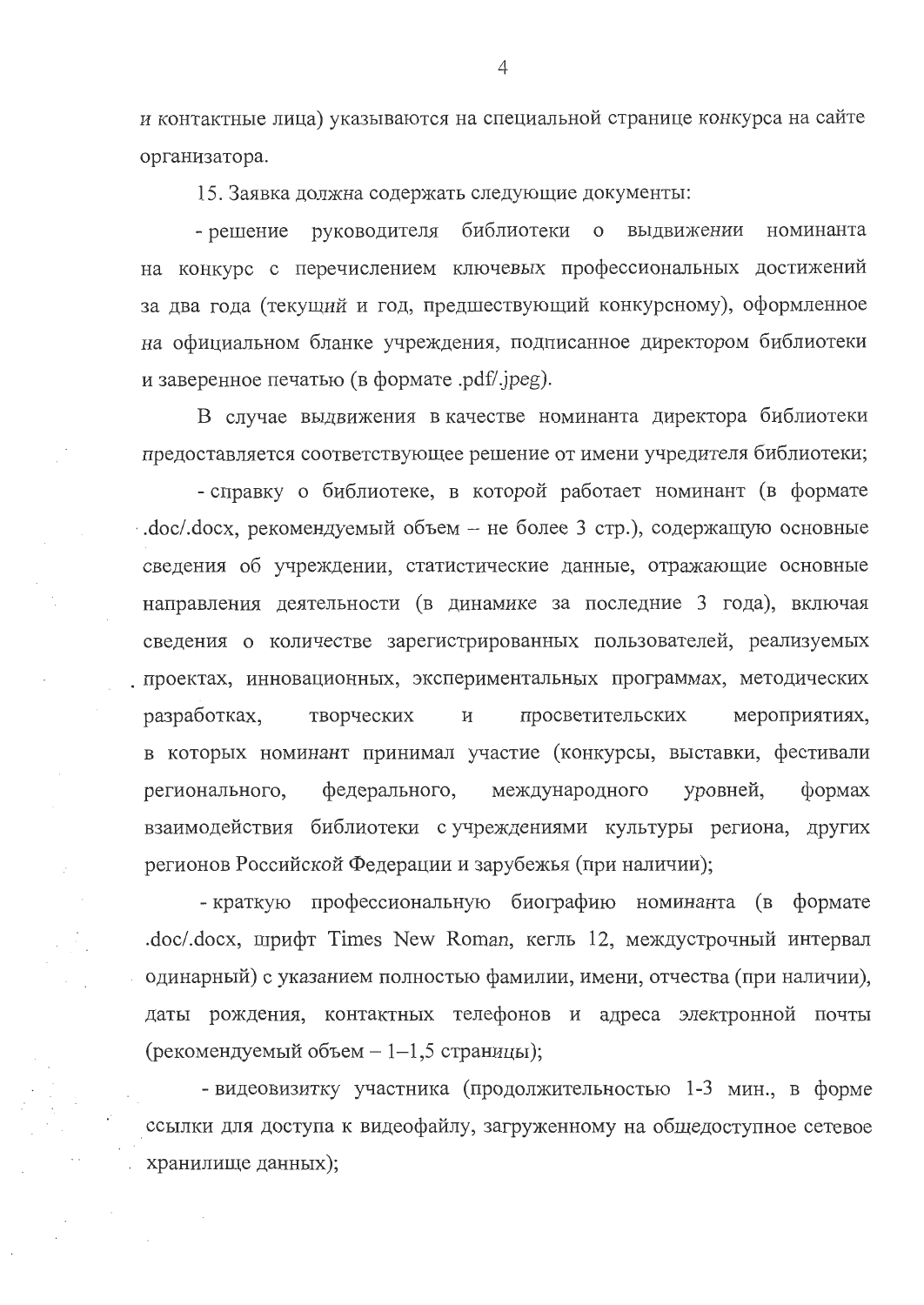- эссе номинанта (в формате .doc/.docx, шрифт Times New Roman, кегль 12, междустрочный интервал одинарный);

- фотографии номинанта (3-5 штук), включая портрет и фотографию номинанта в библиотеке (в формате .jpeg);

- заявление номинанта в адрес организатора о согласии на обработку и использование персональных и/или иных данных с учетом требований законодательства Российской Федерации, в том числе Федерального закона от 27.07.2006 № 152-ФЗ «О персональных данных» (в формате .pdf/.jpeg).

## **III.II.** Для студентов

16. Номинанты на участие в конкурсе выдвигаются образовательными организациями (не более двух кандидатур от одной организации).

Обязательным требованием  $\mathbf K$ номинантам является наличие достижений в учебной, общественной и культурно-творческой деятельности, связанной с библиотечно-информационной сферой.

17. Прием заявок на участие в конкурсе по данному направлению осуществляется с апреля по июнь конкурсного года.

18. Заявка на участие направляется номинантом в адрес организатора в электронном виде. Контактные данные (адрес электронной почты и контактные лица) указываются на специальной странице конкурса на сайте организатора.

19. Заявка должна содержать следующие документы:

- решение образовательной организации о выдвижении номинанта на конкурс, оформленное на официальном бланке образовательного учреждения, подписанное  $ero$ руководителем  $\mathbf{M}$ заверенное печатью  $(a \text{ dopmare } .pdf'.ipeg);$ 

- характеристику-рекомендацию на номинанта с указанием полностью фамилии, имени, отчества (при наличии), даты рождения, курса обучения, основного места проживания, подписанную руководителем

5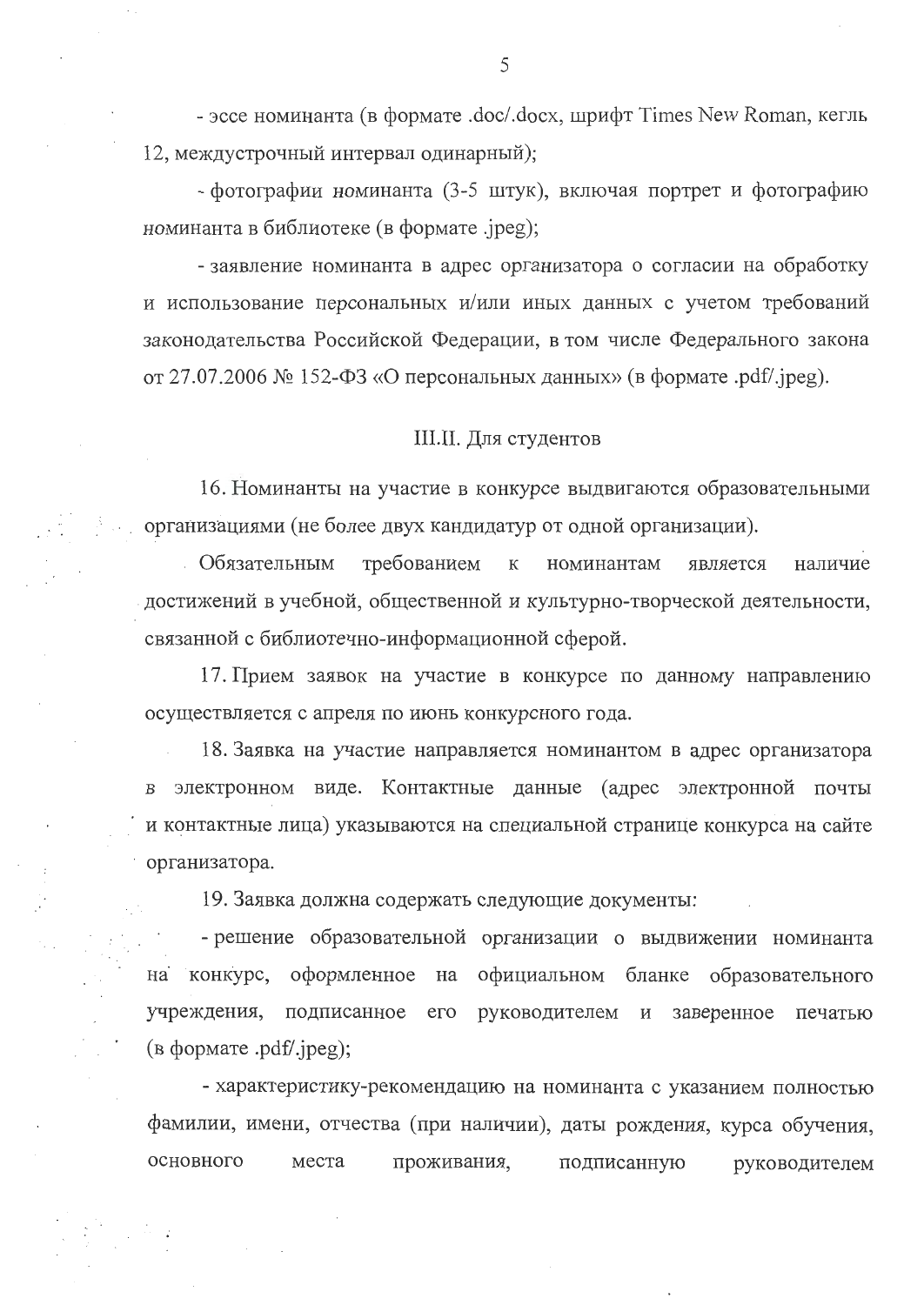образовательной структурного подразделения соответствующего организации (в формате .doc/.docx, шрифт Times New Roman, кегль 12, междустрочный интервал одинарный, рекомендуемый объем - 1-1,5 страницы);

- копию зачетной книжки с успеваемостью номинанта за последние установленном руководителем заверенную порядке две сессии,  $\, {\bf B}$ образовательной организации структурного подразделения  $(a \phi)$  (B формате .pdf/.jpeg);

- эссе (в формате .doc/.docx, шрифт Times New Roman, кегль 12, междустрочный интервал одинарный, объем - до 3 страниц формата А4);

- отзывы руководителей библиотек о волонтёрской деятельности номинанта в библиотеках (в формате .pdf/.jpeg) при наличии;

- документы, подтверждающие достижения номинанта за два года (текущий и год предшествующий конкурсу) в научно-исследовательской, культурно-просветительской, профориентационной, общественной, проектной, волонтерской деятельности, связанной творческой, с библиотечно-информационной сферой, получившей отражение в печатных изданиях, в сети Интернет с указанием электронных адресов источников; копии грамот, дипломов, программ научных мероприятий, научных работ, публикаций в СМИ, отзывов, благодарственных писем, сертификатов, заверенные образовательной организацией (в формате .pdf/.jpeg);

- фотографии номинанта  $(3-5)$ фотографий), включая портрет и фотографию номинанта в библиотеке (в формате .jpeg);

- заявление номинанта в адрес организатора о согласии на обработку и использование персональных и/или иных данных с учетом требований законодательства Российской Федерации, в том числе Федерального закона от 27.07.2006 № 152-ФЗ «О персональных данных» (в формате .pdf/.jpeg).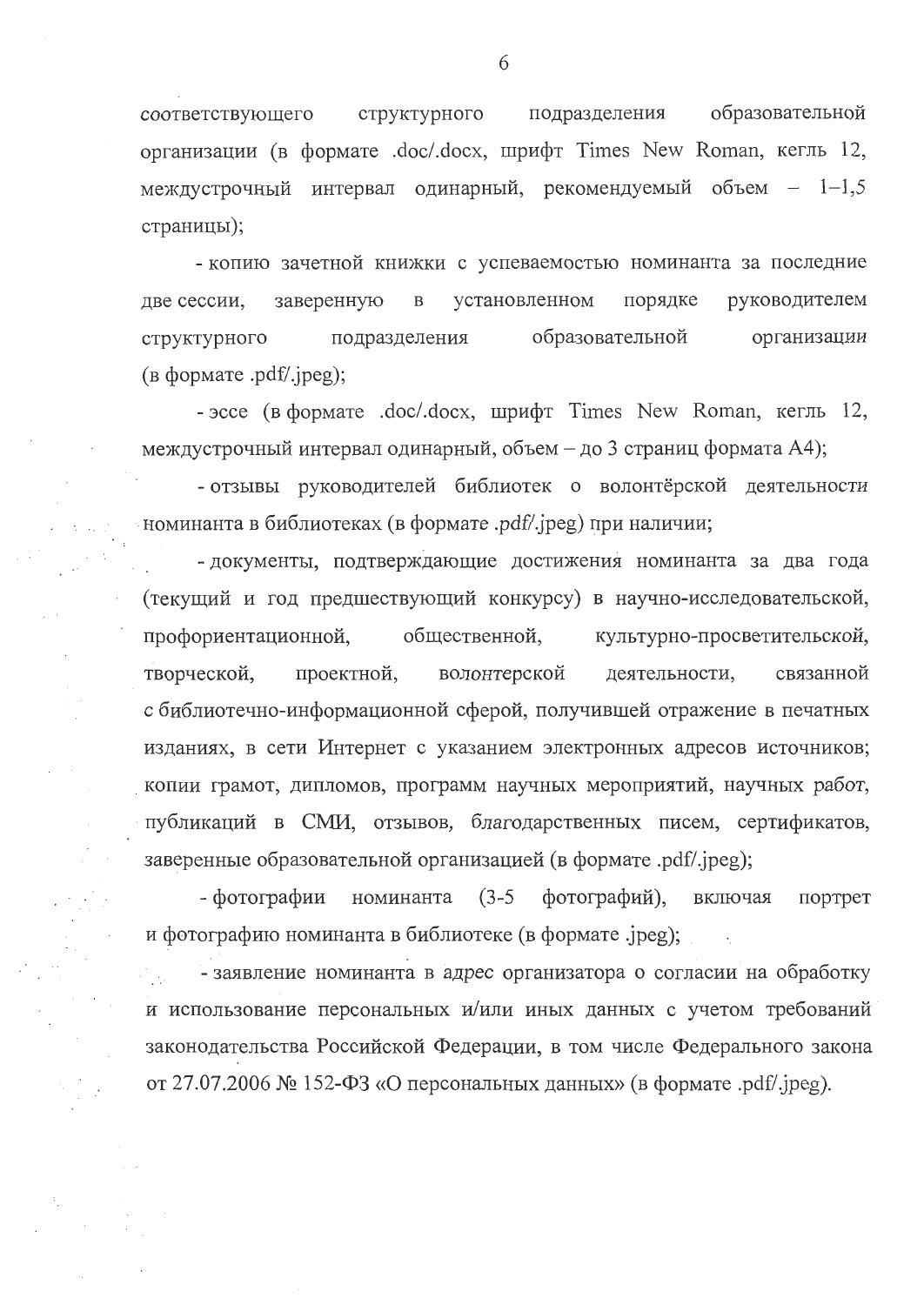VI. Организация проведения конкурса

20. Размеры премий утверждаются учредителем.

21. Все необходимые формы документов (заявки, заявления и т.д.), тематические направления требований конкурса (темы эссе и т.д.) и критерии оценки конкурсантов по согласованию с Оргкомитетом конкурса утверждаются локальными документами организатора.

22. Технические особенности проведения конкурса (место, время, условия проезда и проживания конкурсантов), а также форма награждения и поощрения конкурсантов по согласованию с учредителем утверждаются локальным документом организатора.

23. Организатор формирует и по согласованию с учредителем утверждает локальным документом составы организационного комитета конкурса и жюри.

24. B состав организационного комитета конкурса входят представители учредителя и федеральных библиотек, подведомственных Минкультуры России.

25. В состав жюри входят ведущие специалисты и эксперты в области библиотечного дела Российской Федерации, представители профильных образовательных учреждений общественных профессиональных объединений. Решения жюри являются правомочными при условии наличия экспертных заключений не менее 70% его членов.

26. Жюри конкурса:

- осуществляет отбор и оценку конкурсантов;

- определяет победителей;

- оформляет протоколы с указанием количества баллов, набранных каждым конкурсантом;

27. При необходимости организатор имеет право формирования отдельных составов жюри на каждое из направлений конкурса.